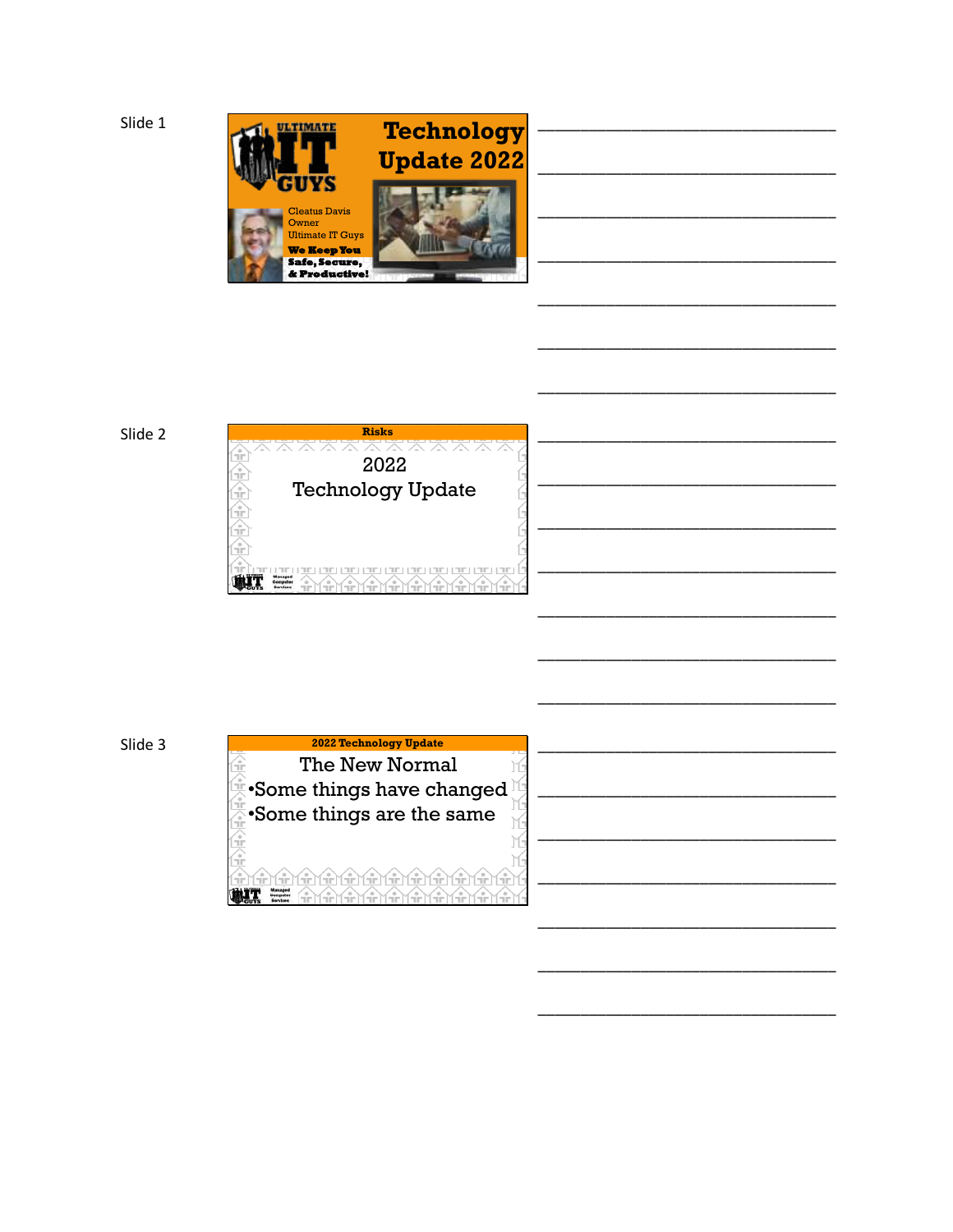



\_\_\_\_\_\_\_\_\_\_\_\_\_\_\_\_\_\_\_\_\_\_\_\_\_\_\_\_\_\_\_\_\_\_\_

\_\_\_\_\_\_\_\_\_\_\_\_\_\_\_\_\_\_\_\_\_\_\_\_\_\_\_\_\_\_\_\_\_\_\_

\_\_\_\_\_\_\_\_\_\_\_\_\_\_\_\_\_\_\_\_\_\_\_\_\_\_\_\_\_\_\_\_\_\_\_

\_\_\_\_\_\_\_\_\_\_\_\_\_\_\_\_\_\_\_\_\_\_\_\_\_\_\_\_\_\_\_\_\_\_\_

\_\_\_\_\_\_\_\_\_\_\_\_\_\_\_\_\_\_\_\_\_\_\_\_\_\_\_\_\_\_\_\_\_\_\_

\_\_\_\_\_\_\_\_\_\_\_\_\_\_\_\_\_\_\_\_\_\_\_\_\_\_\_\_\_\_\_\_\_\_\_

\_\_\_\_\_\_\_\_\_\_\_\_\_\_\_\_\_\_\_\_\_\_\_\_\_\_\_\_\_\_\_\_\_\_\_

\_\_\_\_\_\_\_\_\_\_\_\_\_\_\_\_\_\_\_\_\_\_\_\_\_\_\_\_\_\_\_\_\_\_\_

\_\_\_\_\_\_\_\_\_\_\_\_\_\_\_\_\_\_\_\_\_\_\_\_\_\_\_\_\_\_\_\_\_\_\_

\_\_\_\_\_\_\_\_\_\_\_\_\_\_\_\_\_\_\_\_\_\_\_\_\_\_\_\_\_\_\_\_\_\_\_

### Slide 5

# What is New and Different? **2022 Technology Update** \_\_\_\_\_\_\_\_\_\_\_\_\_\_\_\_\_\_\_\_\_\_\_\_\_\_\_\_\_\_\_\_\_\_\_

•Online Meetings

- •Working from Home
- •More connected devices than ever

•Always connected

•Personal and business are interconnected •New regulations and more penalties

▓▓ 만뿟뽓뽓뽓뽓뽓뽓뽓

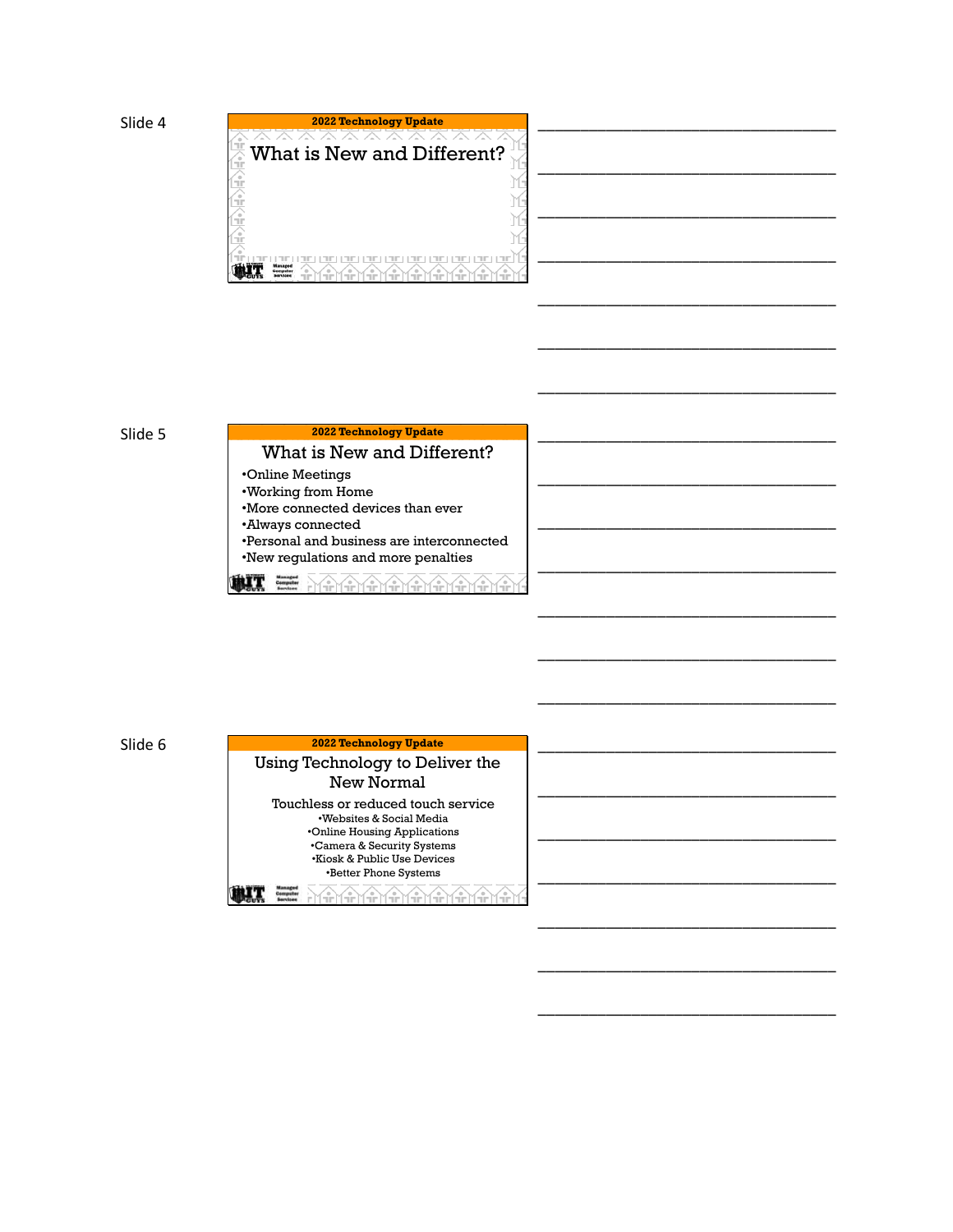



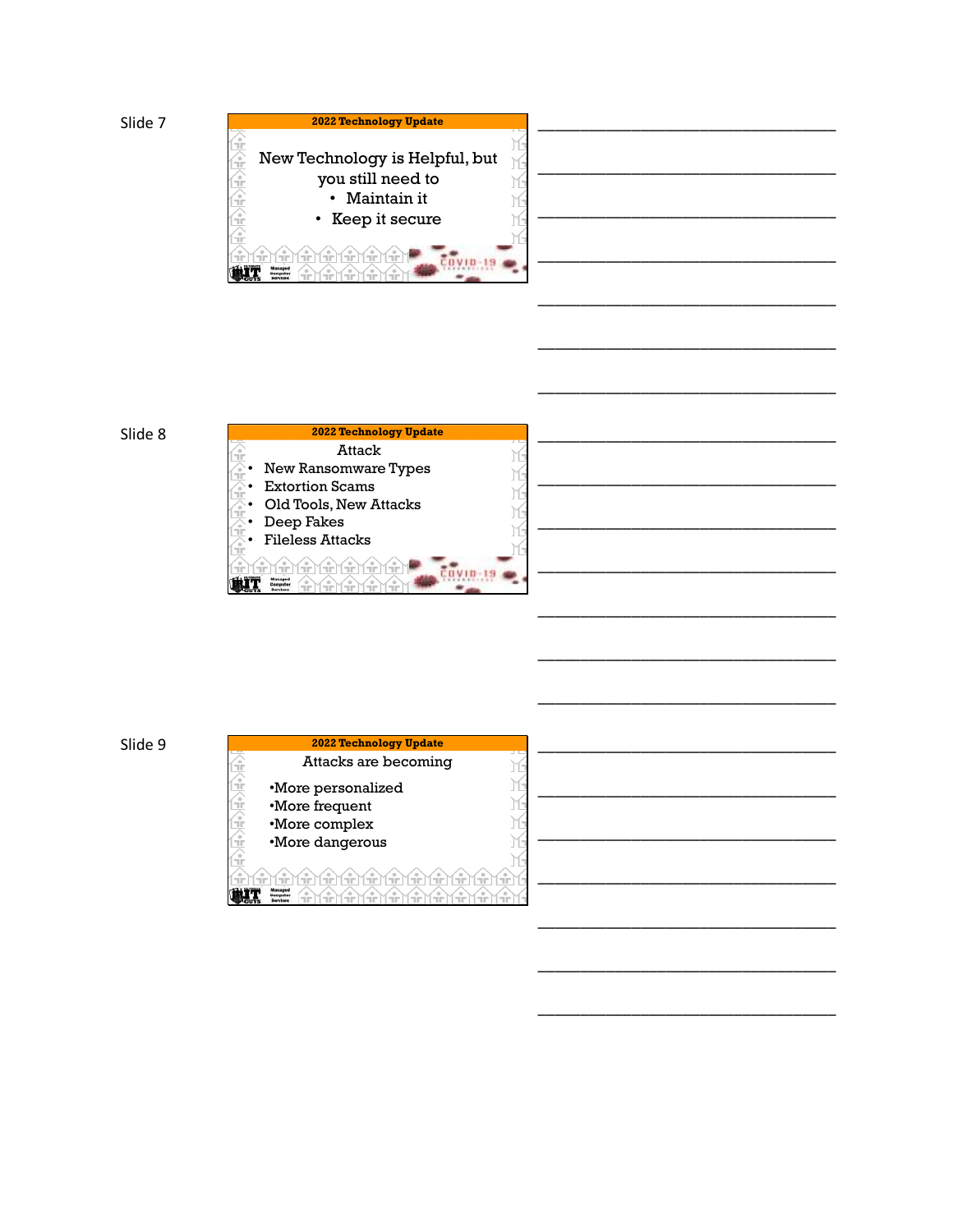





| <b>Data Breaches</b><br>÷                      | Ŧ<br>ĴГ.                         |
|------------------------------------------------|----------------------------------|
| Why do I care?<br>÷                            |                                  |
| $M_{\rm HI}$<br>I am Responsible for the       | <b>COLOR</b>                     |
| ÷<br>2<br>information at my housing authority: | ÷<br>rie.                        |
| Applicants<br>$\circ$<br>Ŧ                     | ۰<br><b>STOP</b><br><b>COLOR</b> |
| Tenants                                        |                                  |
| Employees                                      | $-1$                             |
| <b>Board Members</b><br>÷<br>÷                 | <b>COLOR</b>                     |
| Vendors<br>$\circ$                             |                                  |
| Œ<br><b>Other Housing Authorities</b>          | пm                               |
| ۰<br>Manages<br>Democrátic                     | <b>COLOR</b>                     |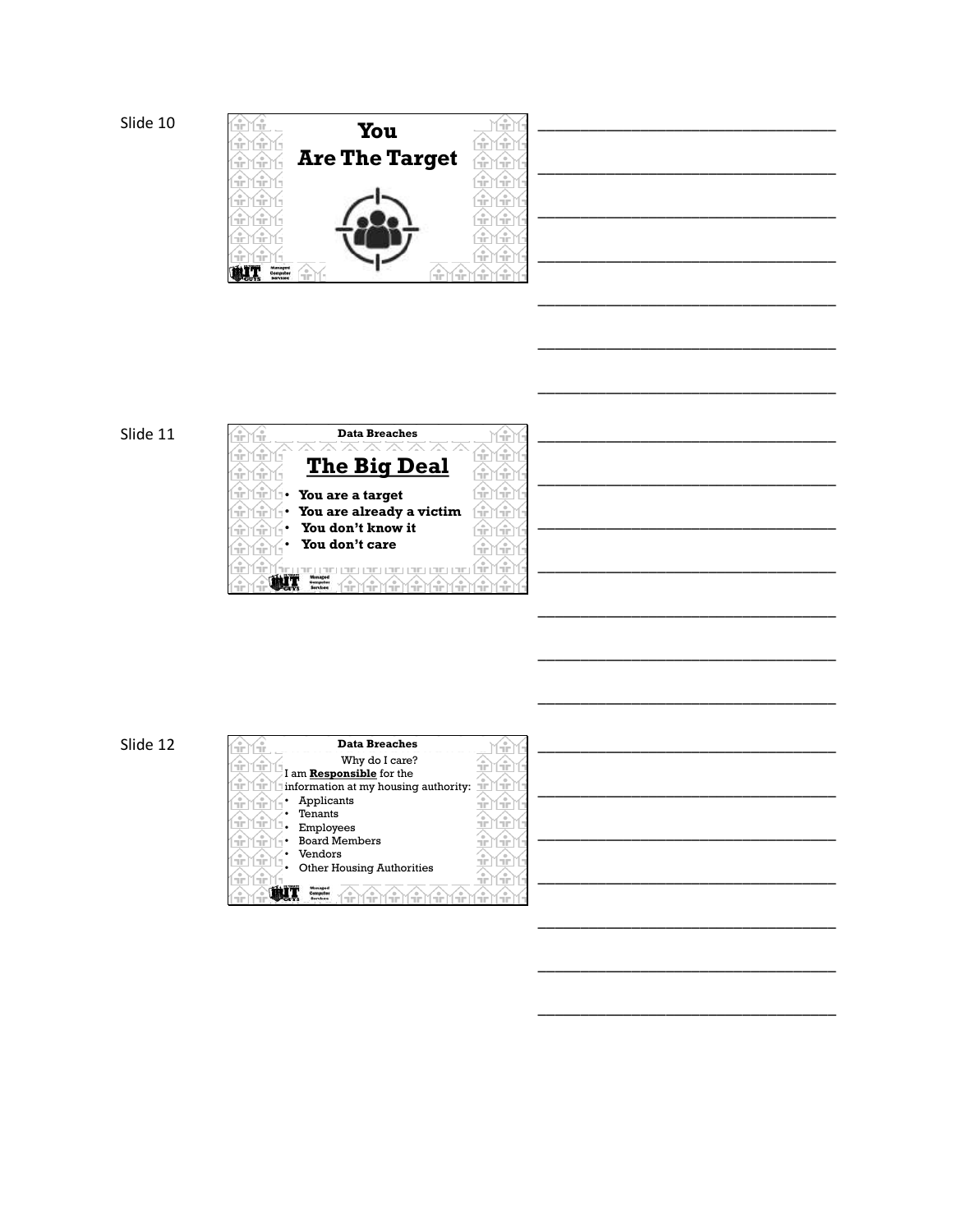







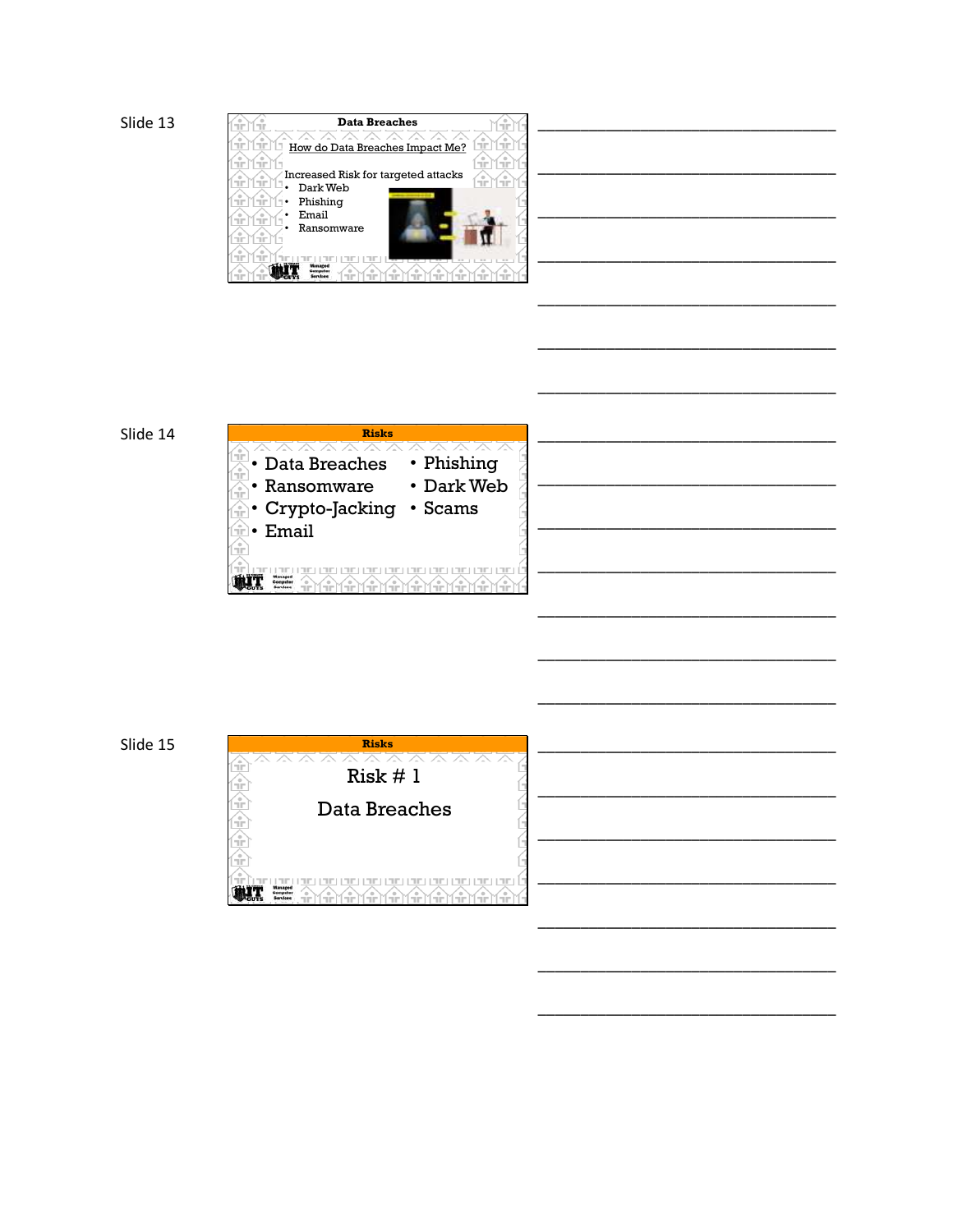







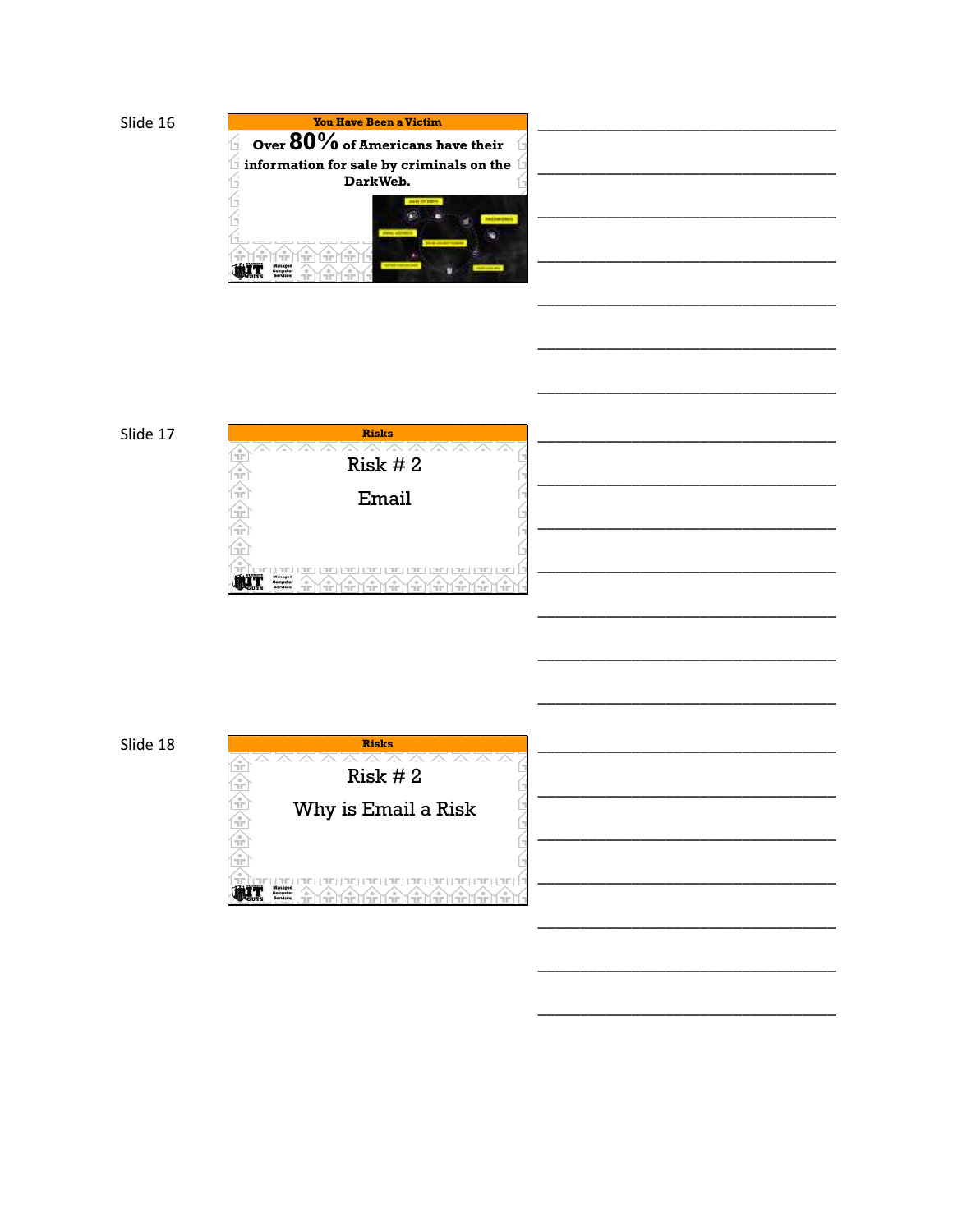







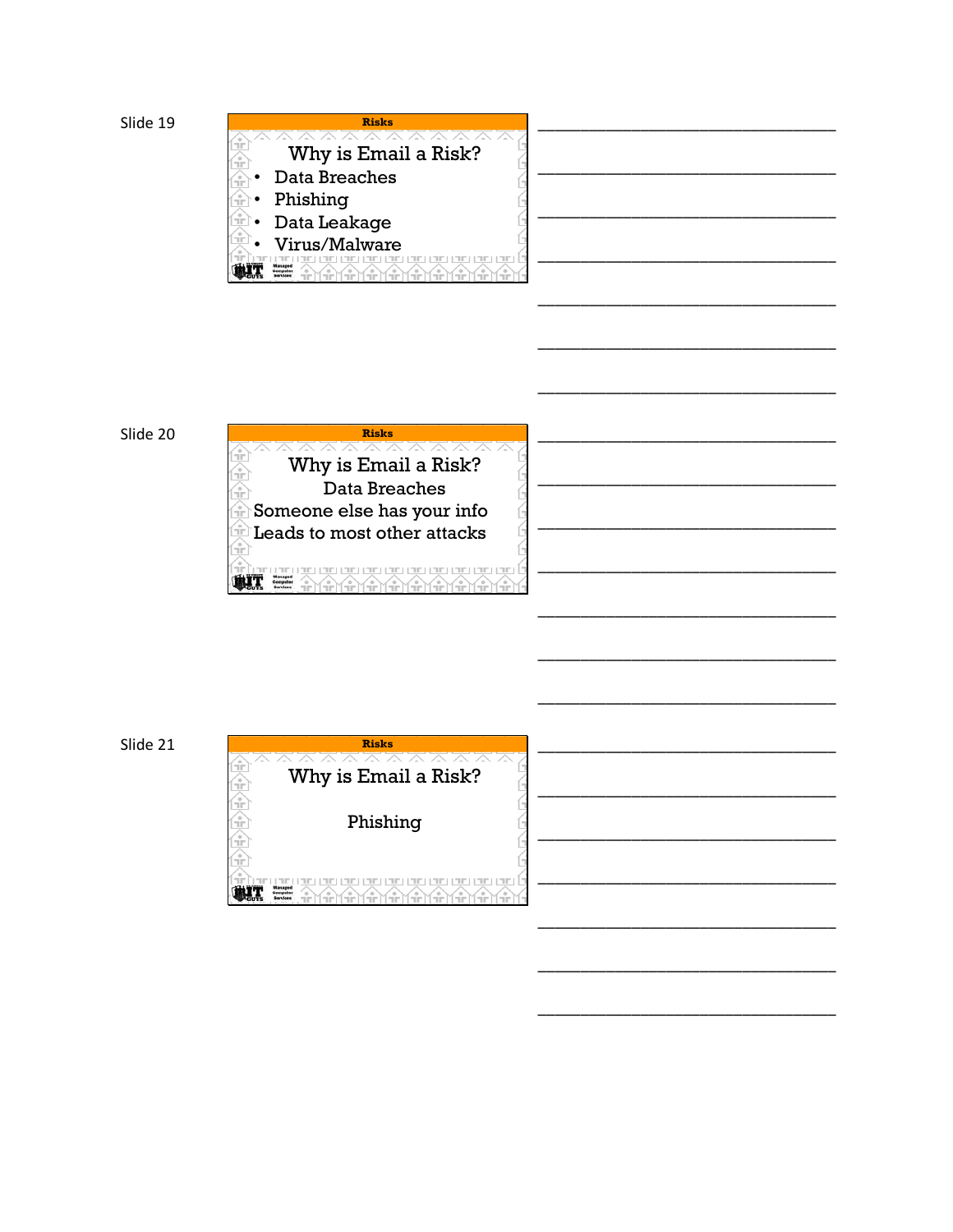





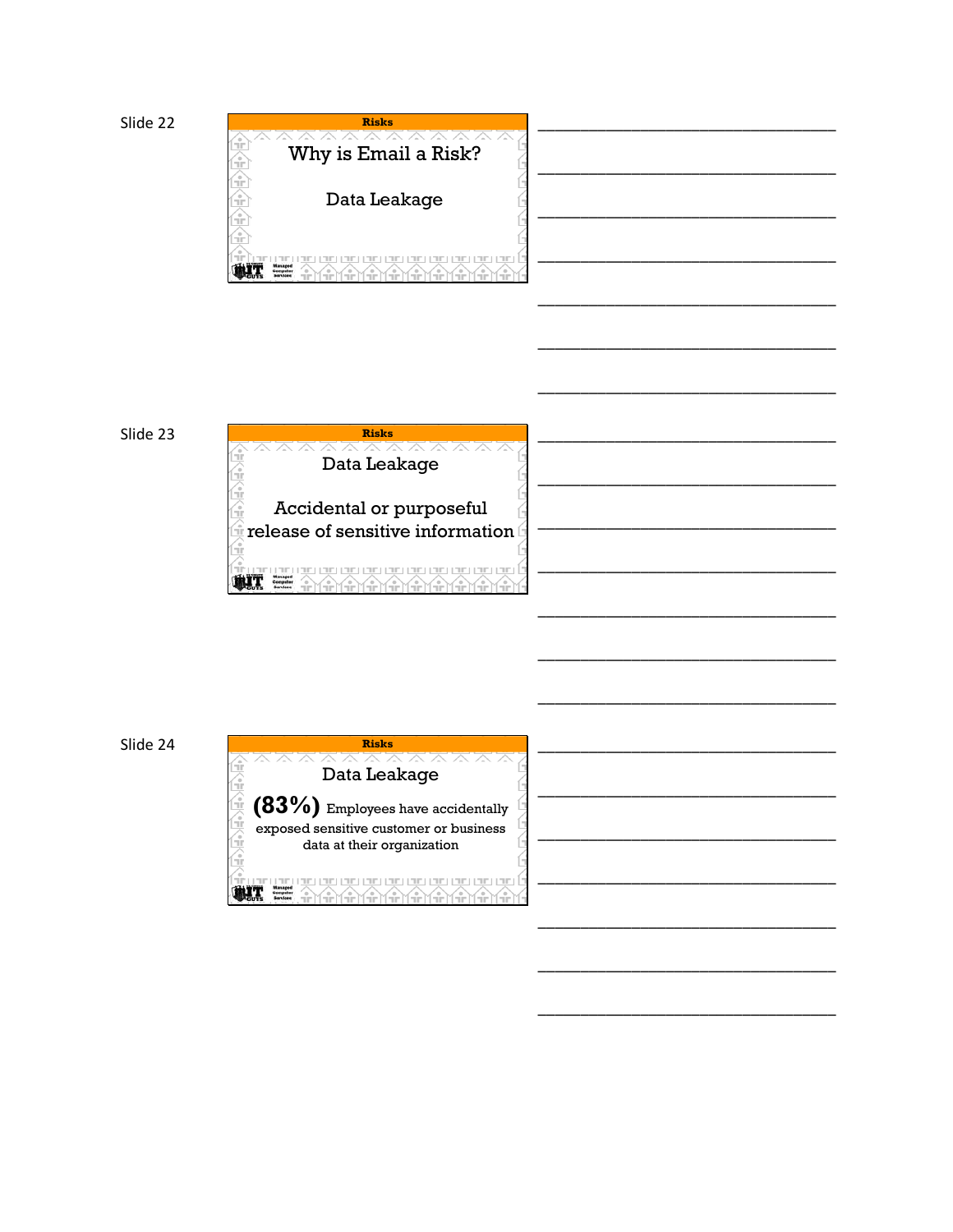

### Slide 26







\_\_\_\_\_\_\_\_\_\_\_\_\_\_\_\_\_\_\_\_\_\_\_\_\_\_\_\_\_\_\_\_\_\_\_

\_\_\_\_\_\_\_\_\_\_\_\_\_\_\_\_\_\_\_\_\_\_\_\_\_\_\_\_\_\_\_\_\_\_\_

\_\_\_\_\_\_\_\_\_\_\_\_\_\_\_\_\_\_\_\_\_\_\_\_\_\_\_\_\_\_\_\_\_\_\_

\_\_\_\_\_\_\_\_\_\_\_\_\_\_\_\_\_\_\_\_\_\_\_\_\_\_\_\_\_\_\_\_\_\_\_

\_\_\_\_\_\_\_\_\_\_\_\_\_\_\_\_\_\_\_\_\_\_\_\_\_\_\_\_\_\_\_\_\_\_\_

\_\_\_\_\_\_\_\_\_\_\_\_\_\_\_\_\_\_\_\_\_\_\_\_\_\_\_\_\_\_\_\_\_\_\_

\_\_\_\_\_\_\_\_\_\_\_\_\_\_\_\_\_\_\_\_\_\_\_\_\_\_\_\_\_\_\_\_\_\_\_

\_\_\_\_\_\_\_\_\_\_\_\_\_\_\_\_\_\_\_\_\_\_\_\_\_\_\_\_\_\_\_\_\_\_\_

\_\_\_\_\_\_\_\_\_\_\_\_\_\_\_\_\_\_\_\_\_\_\_\_\_\_\_\_\_\_\_\_\_\_\_

\_\_\_\_\_\_\_\_\_\_\_\_\_\_\_\_\_\_\_\_\_\_\_\_\_\_\_\_\_\_\_\_\_\_\_

\_\_\_\_\_\_\_\_\_\_\_\_\_\_\_\_\_\_\_\_\_\_\_\_\_\_\_\_\_\_\_\_\_\_\_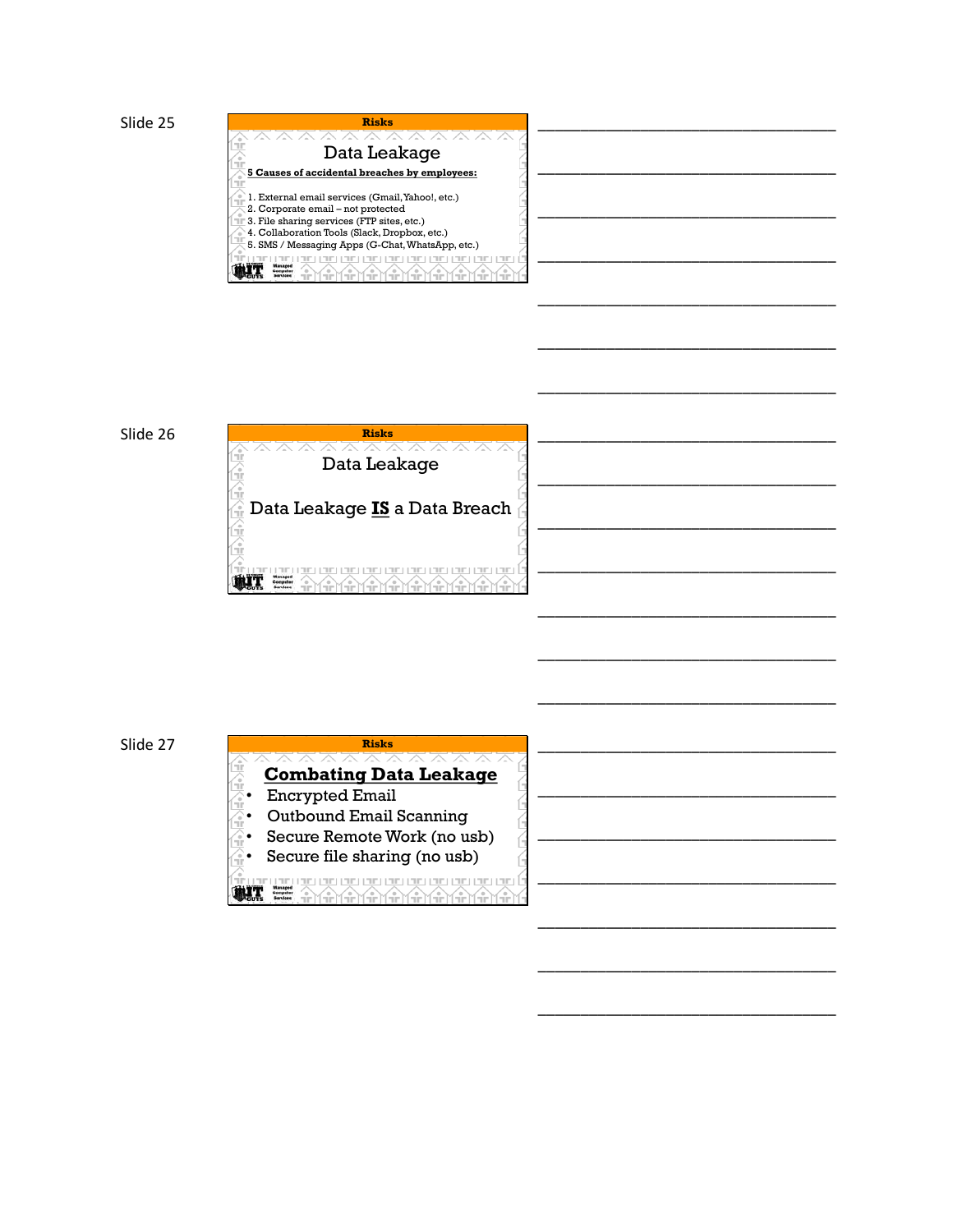







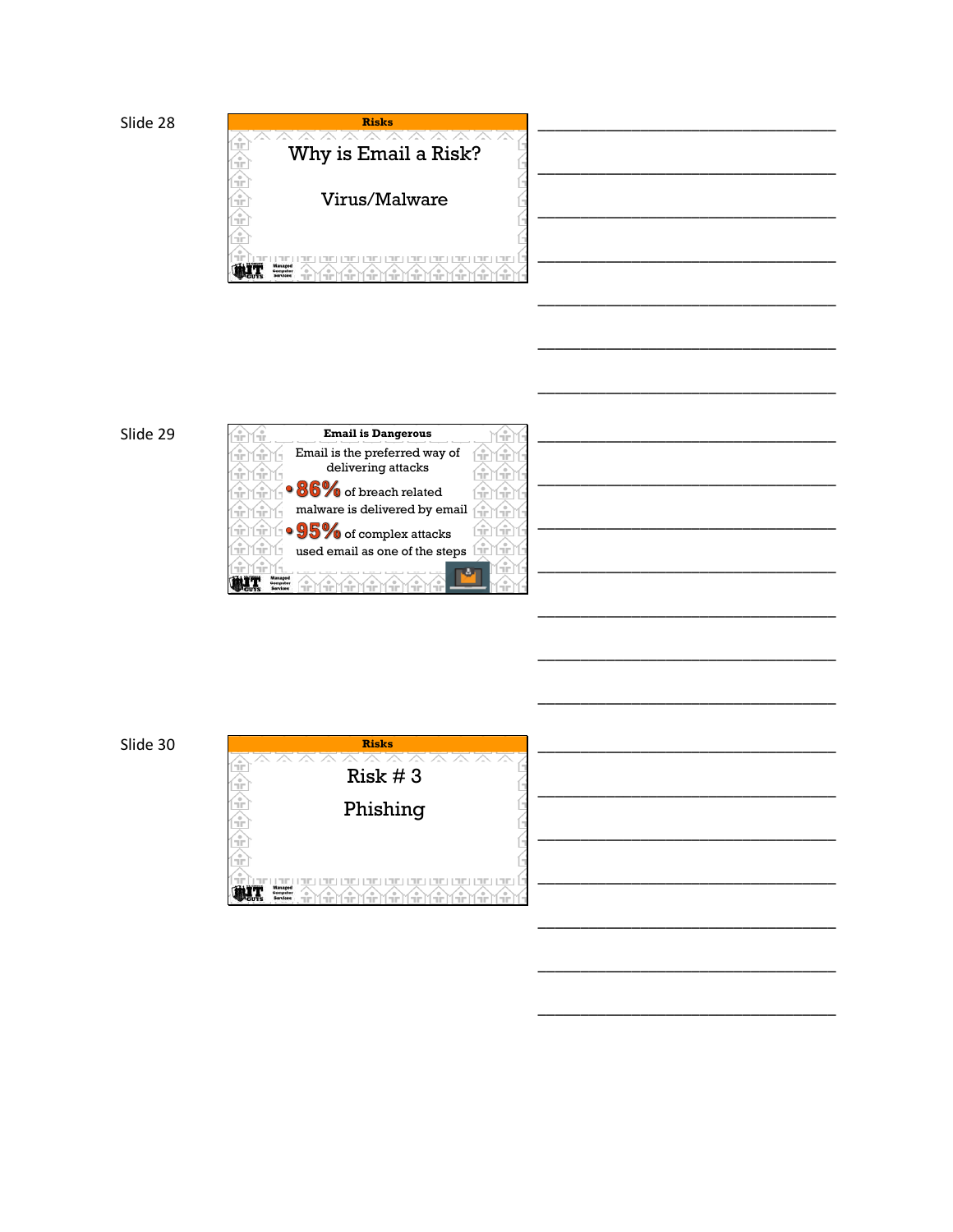

#### Slide 32



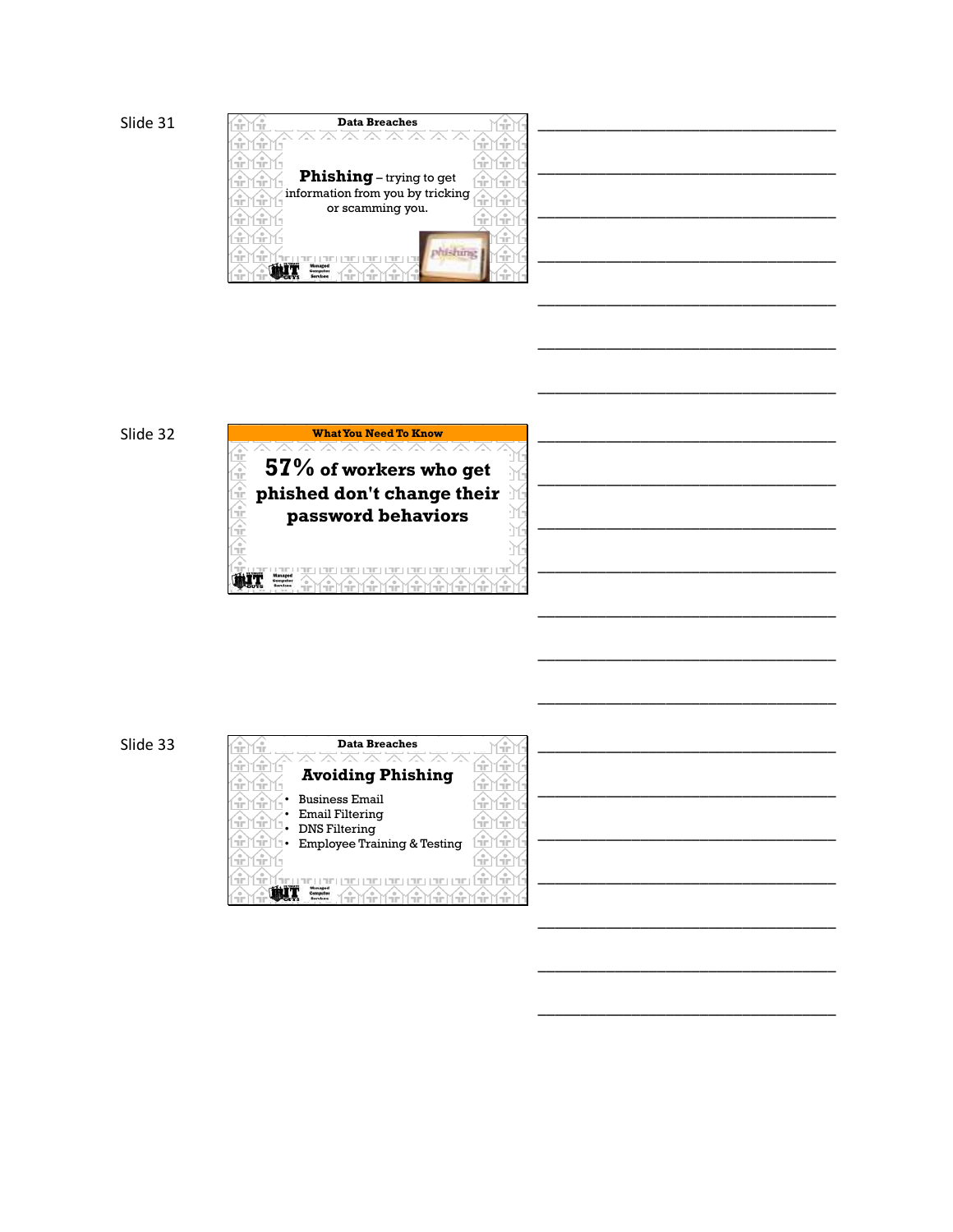

### Slide 35



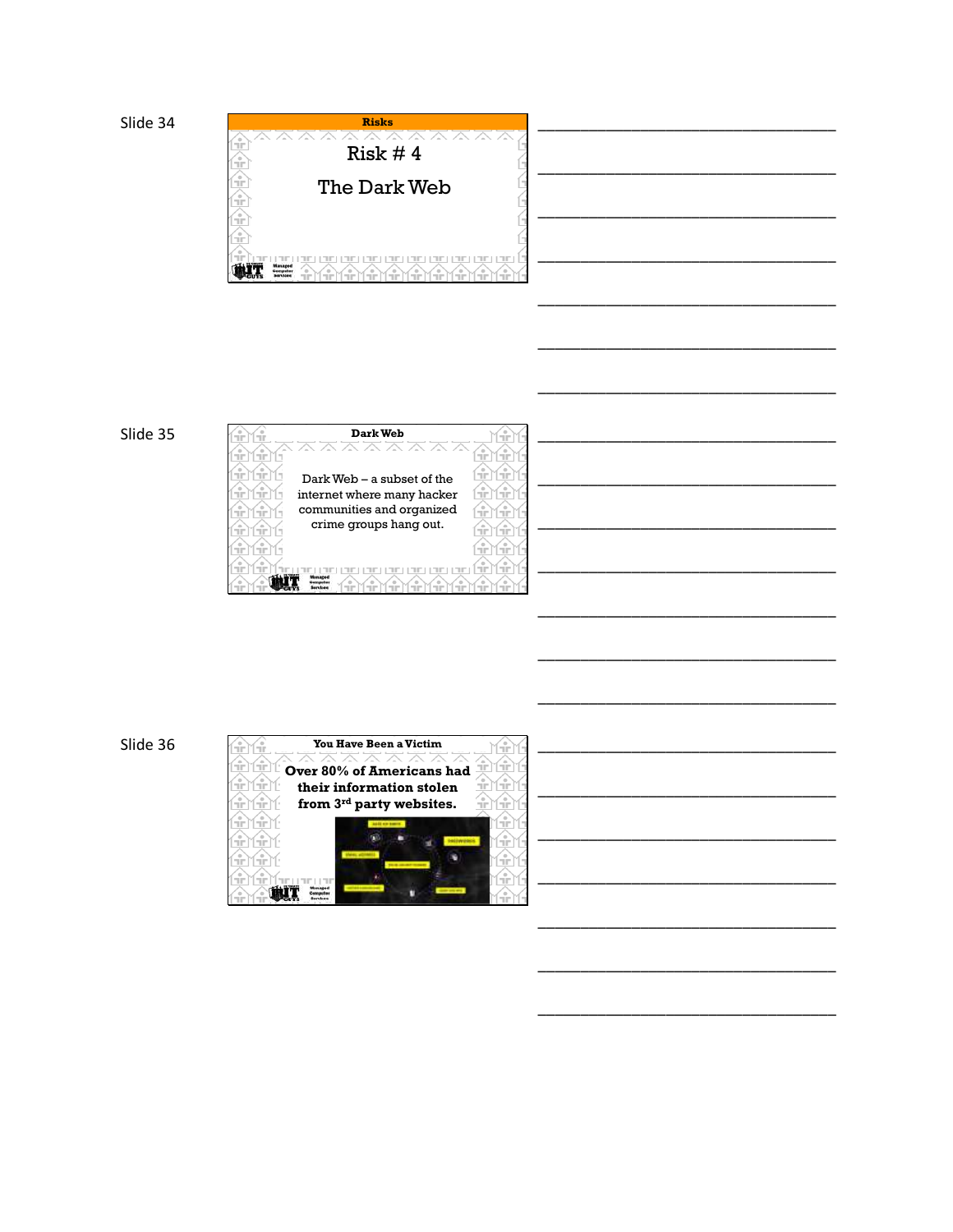

### Slide 38



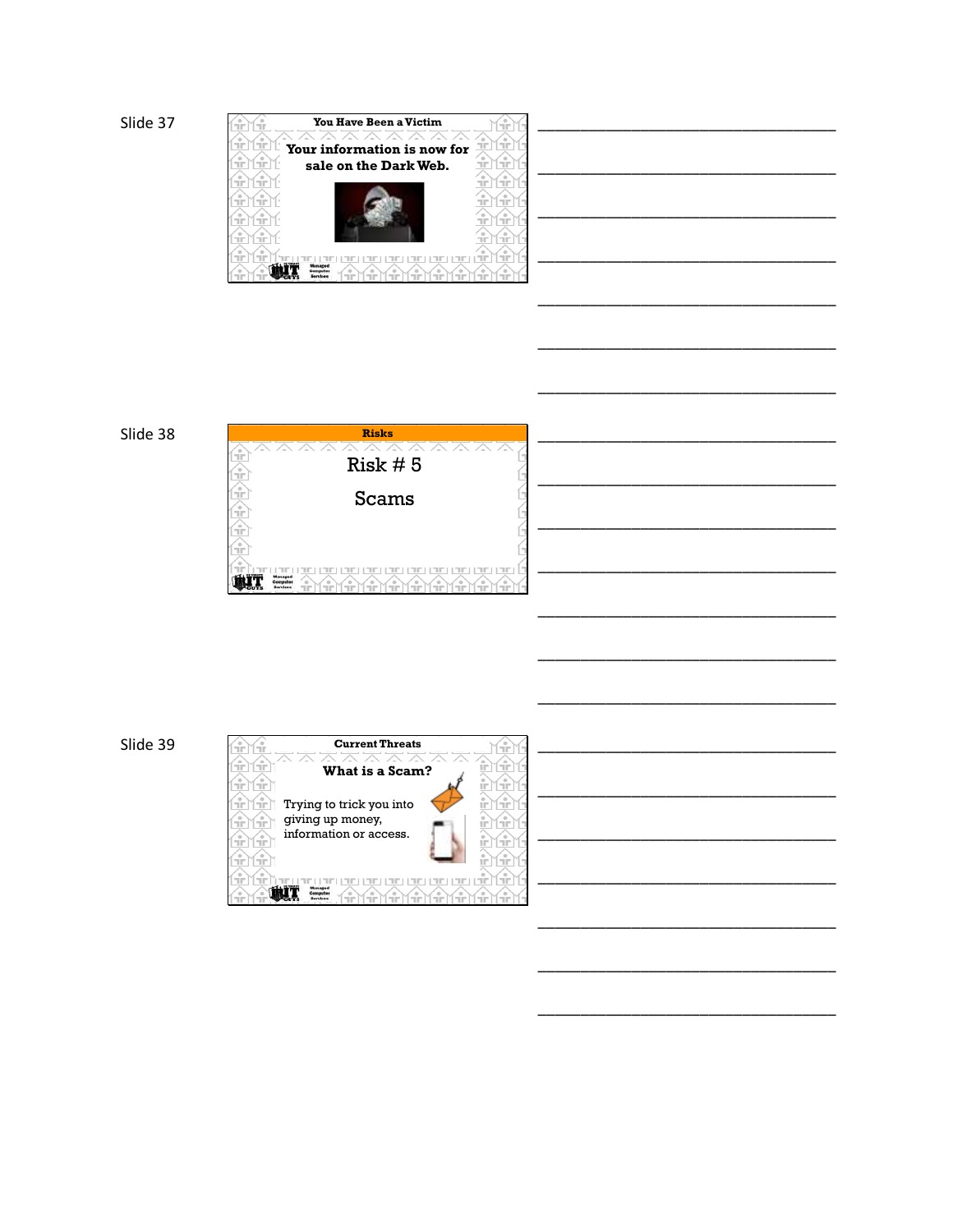





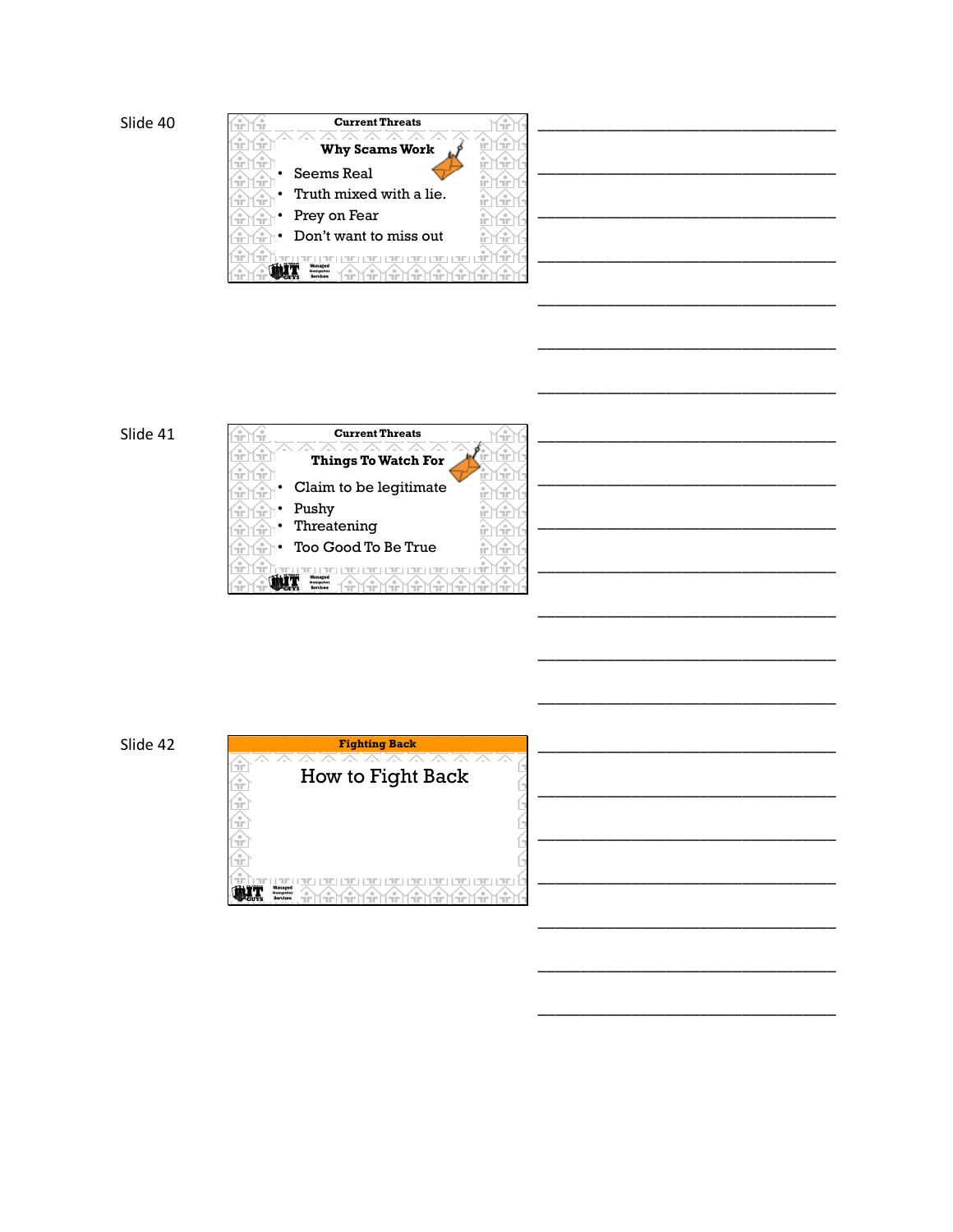





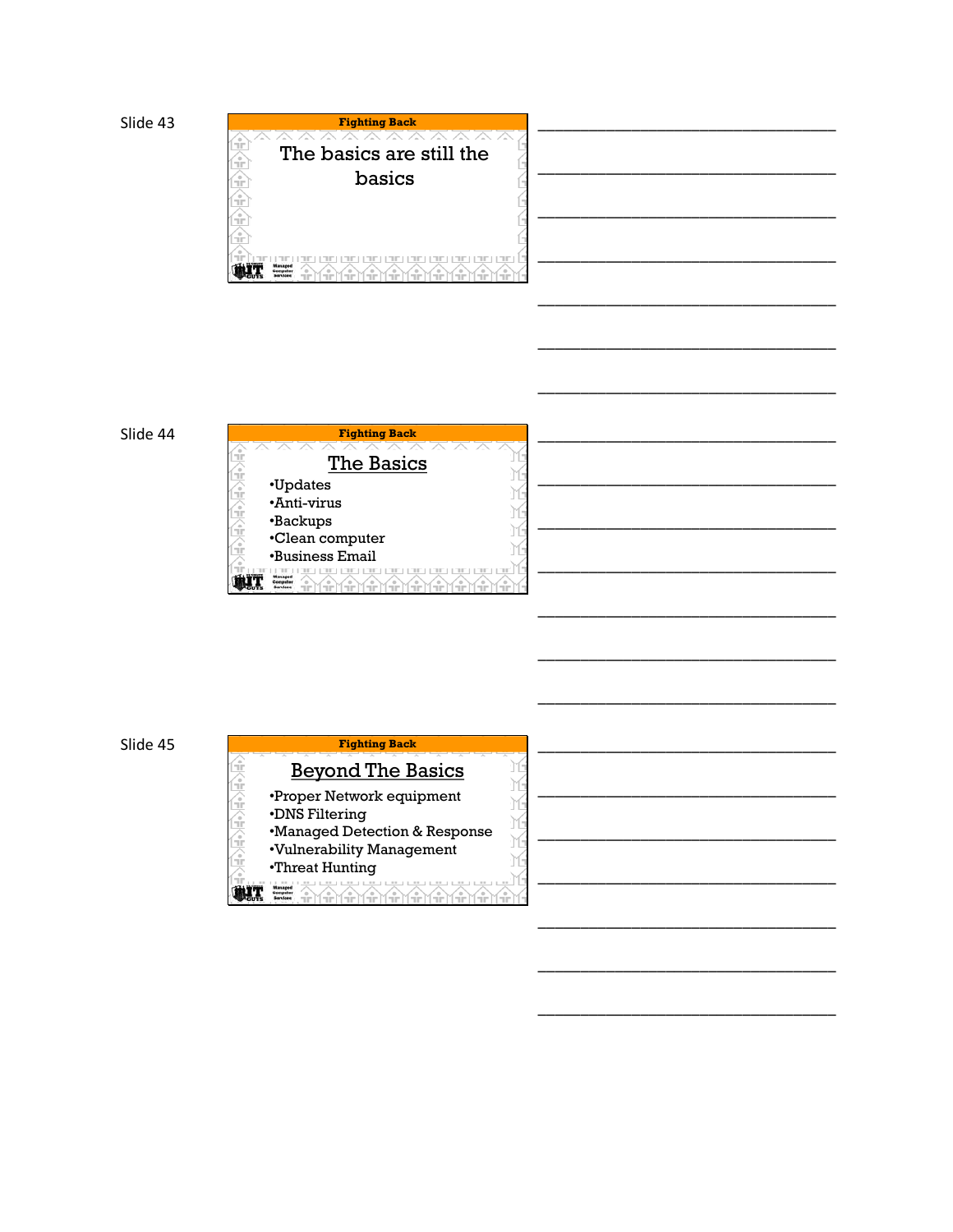

### Slide 47

| <b>Fighting Back</b>                |  |
|-------------------------------------|--|
| <b>NIST Cybersecurity Framework</b> |  |
| Identify<br>$\bullet$               |  |
| Protect                             |  |
| Detect                              |  |
| Respond                             |  |
| Recover                             |  |
|                                     |  |

|                 |                     | <b>Standards</b> |                     |                             |
|-----------------|---------------------|------------------|---------------------|-----------------------------|
|                 | <b>CIS Controls</b> |                  |                     | ÷<br>Ĥ                      |
| e)<br>Tir<br>٩, | <b>B-9-10</b>       | Pacerala         | <b>RoseviceGeog</b> | ÷<br>È                      |
|                 |                     |                  |                     | È                           |
| Эř<br>9         |                     |                  |                     | È                           |
| ٩.              |                     |                  |                     | È<br>Ĥ                      |
| नि ।। चा        |                     |                  |                     | FOR 1979.<br><b>Managed</b> |
|                 | <b>COLOR</b>        |                  | ---                 | Computer<br>Sarvices        |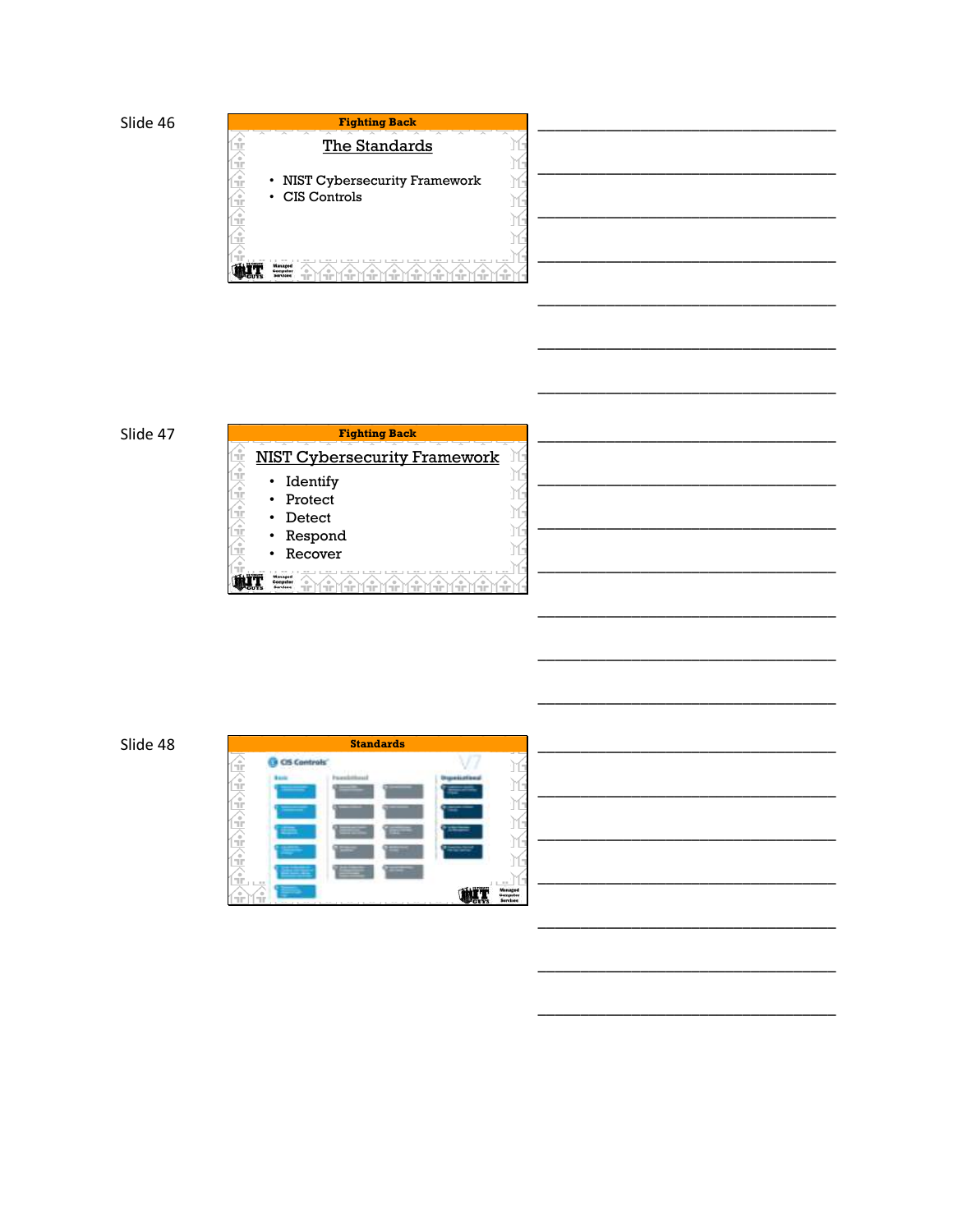

| i.                            |  |
|-------------------------------|--|
| $\frac{\partial}{\partial x}$ |  |
| ecurity Standard              |  |
| 吏<br>countability Act         |  |
| Regulation                    |  |
| 行化<br>Privacy Act             |  |
| ion<br>ĥ                      |  |
| del Certification             |  |
|                               |  |

### Slide 50



| ПI |  |  |
|----|--|--|
|    |  |  |
|    |  |  |
| -- |  |  |

\_\_\_\_\_\_\_\_\_\_\_\_\_\_\_\_\_\_\_\_\_\_\_\_\_\_\_\_\_\_\_\_\_\_\_

\_\_\_\_\_\_\_\_\_\_\_\_\_\_\_\_\_\_\_\_\_\_\_\_\_\_\_\_\_\_\_\_\_\_\_

\_\_\_\_\_\_\_\_\_\_\_\_\_\_\_\_\_\_\_\_\_\_\_\_\_\_\_\_\_\_\_\_\_\_\_

\_\_\_\_\_\_\_\_\_\_\_\_\_\_\_\_\_\_\_\_\_\_\_\_\_\_\_\_\_\_\_\_\_\_\_

\_\_\_\_\_\_\_\_\_\_\_\_\_\_\_\_\_\_\_\_\_\_\_\_\_\_\_\_\_\_\_\_\_\_\_

\_\_\_\_\_\_\_\_\_\_\_\_\_\_\_\_\_\_\_\_\_\_\_\_\_\_\_\_\_\_\_\_\_\_\_

\_\_\_\_\_\_\_\_\_\_\_\_\_\_\_\_\_\_\_\_\_\_\_\_\_\_\_\_\_\_\_\_\_\_\_

\_\_\_\_\_\_\_\_\_\_\_\_\_\_\_\_\_\_\_\_\_\_\_\_\_\_\_\_\_\_\_\_\_\_\_

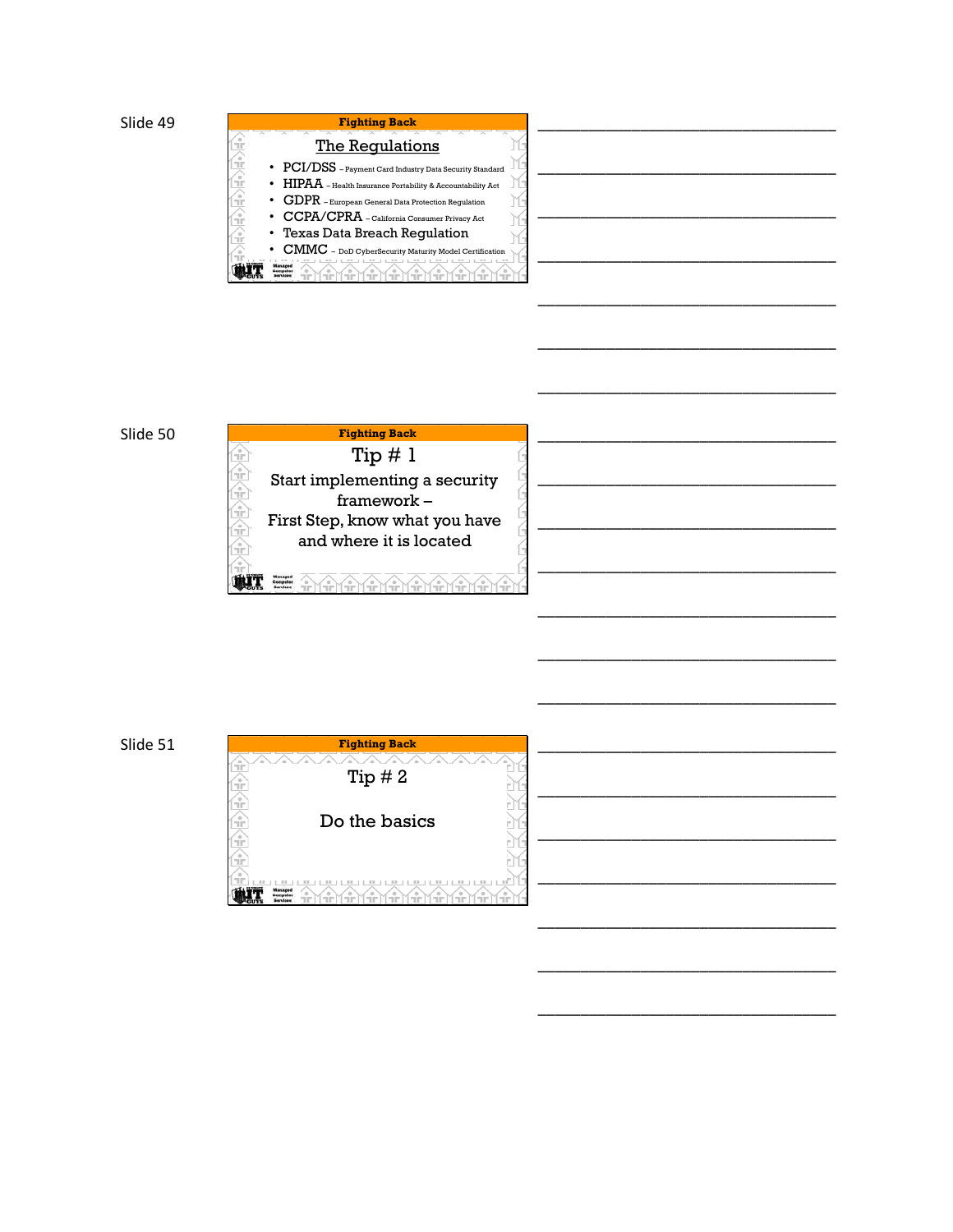|                                               | <b>Fighting Back</b> |                             |
|-----------------------------------------------|----------------------|-----------------------------|
|                                               |                      | $\circ$                     |
| <b>COLOR</b>                                  | Tip $#3$             | п'n<br><b>COLLECTION</b>    |
| пm                                            |                      | Ŧ<br><b>STORY</b>           |
| $\circ$<br><b>STOP</b>                        | <b>Keep Computer</b> | æ<br>Ŧ                      |
| ÷                                             | Updated              | Ŧ<br><b>COLLECTION</b>      |
|                                               |                      |                             |
| <b>COLOR</b>                                  |                      | Ŧ<br><b>COLOR</b>           |
| <b>STOP</b>                                   |                      | ۰<br>÷<br><b>COLLECTION</b> |
| --<br>$= -$                                   | ÷                    | $\circ$<br>Ŧ<br>÷           |
| <b>Managed</b><br><b>Leonarda</b><br>iarvices |                      | ПF                          |
|                                               |                      | --<br><b>COLLECTION</b>     |

### Slide 53



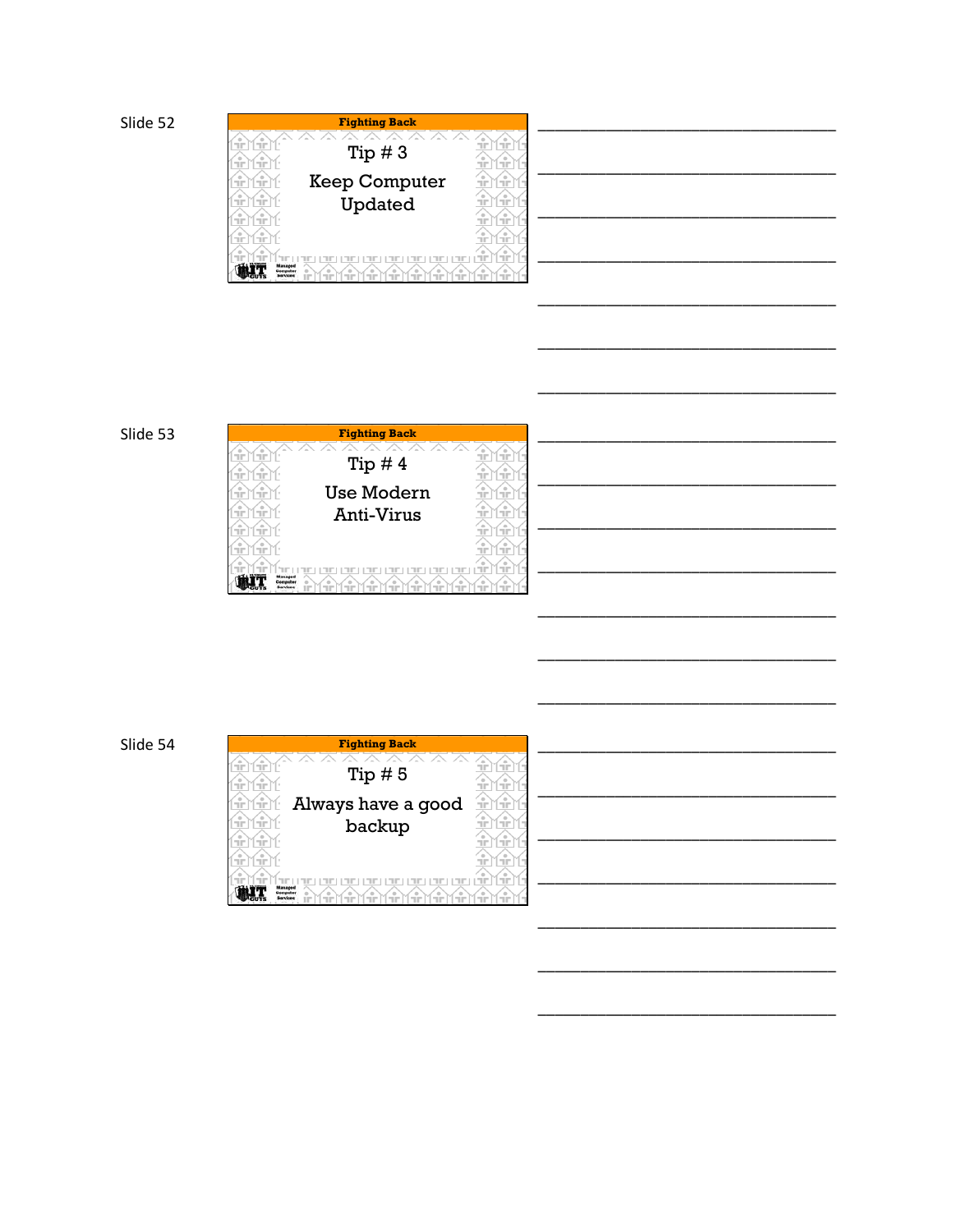| <b>Fighting Back</b>                                              |                        |
|-------------------------------------------------------------------|------------------------|
|                                                                   | $\circ$                |
| <b>COLOR</b><br>Tip $# 6$                                         | ПP<br><b>Service</b>   |
| ПP                                                                | Ŧ<br><b>Silver</b><br> |
| Clean Computer<br>$\circ$<br>TIP.                                 | ۰<br>÷<br><b>STORY</b> |
| ÷                                                                 | Ŧ<br><b>COLOR</b>      |
|                                                                   |                        |
| ÷                                                                 | æ<br>Ŧ                 |
| <b>COLOR</b>                                                      | Œ<br><b>Service</b>    |
| (LAME<br>$-1$                                                     | ۰<br>÷                 |
| <b>Managed</b>                                                    | ПF<br>Tin              |
| iantare<br>$\rightarrow$<br><u>.</u><br>--<br>--<br>$- -$<br>$-1$ | (C)<br>≺∸<br>$\sim$    |

## Slide 56



| <b>Fighting Back</b>                                |  |
|-----------------------------------------------------|--|
| Œ<br>Œ<br>ПF<br><b>COLOR</b>                        |  |
| Tip $#8$<br>Ŧ<br>Œ<br>۰<br>nin.<br>ПF               |  |
| Go Beyond the Basics<br>Ŧ<br>Æ<br>Œ<br>÷            |  |
| Ŧ<br>۰<br>۰<br>nin.<br><b>STORY</b><br><b>COLOR</b> |  |
| Ŧ<br>÷<br>$\bigcirc$<br><b>SOF</b><br>пm            |  |
| ÷<br>Ŧ<br>۰<br>¢<br>ПP<br><b>COLOR</b>              |  |
| Œ<br>÷<br>(.e.<br>Y - - 1<br>Managed                |  |
| $-$                                                 |  |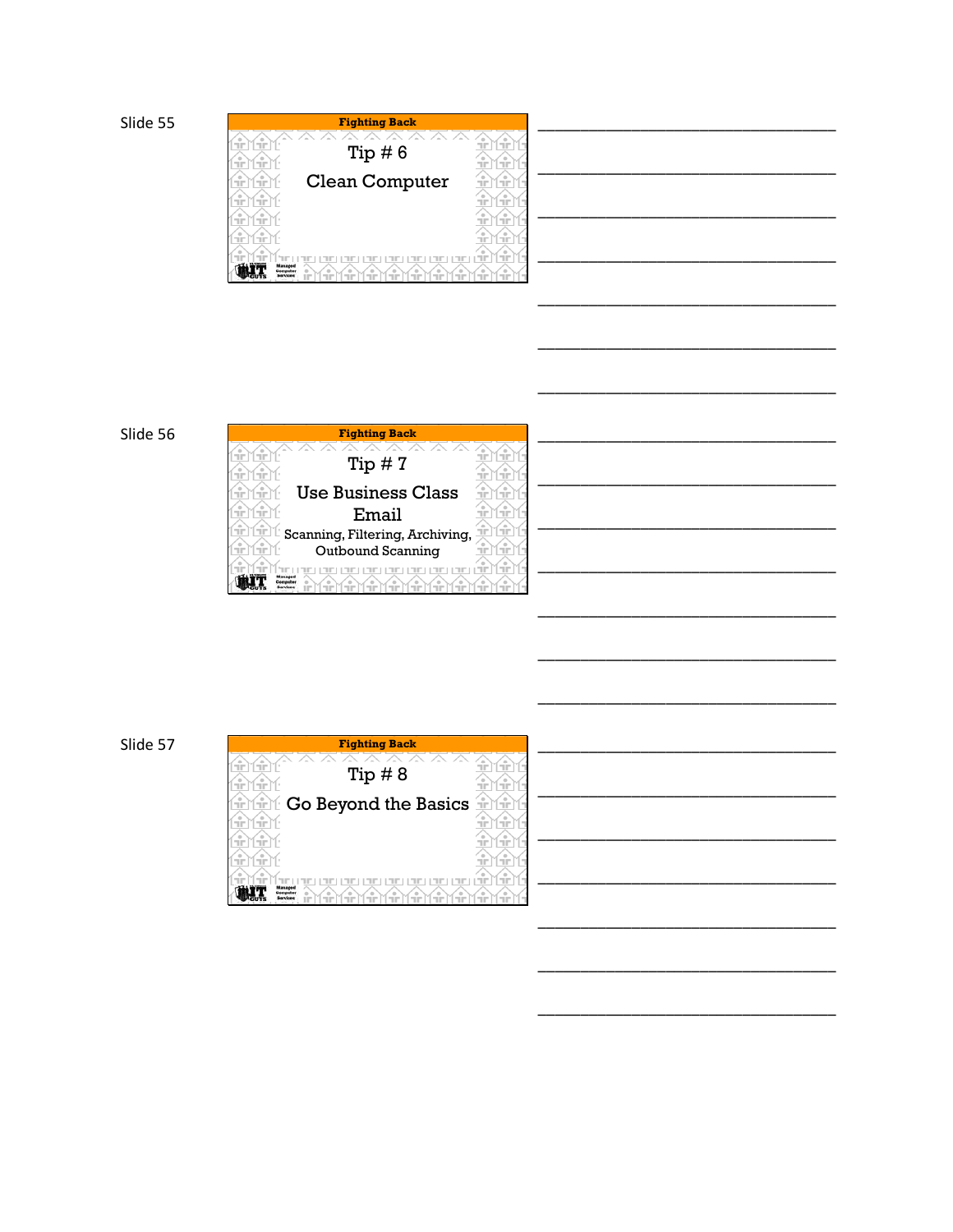|                                  | <b>Fighting Back</b> |                                               |
|----------------------------------|----------------------|-----------------------------------------------|
| <b>STEP</b><br>пr                | -- - -               | ---<br>٠<br><b>COLOR</b><br><b>COLOR</b>      |
| ۰<br>÷<br>п'n                    | Tip $# 9$            | <b>COLOR</b><br><b>COLOR</b>                  |
| <b>STEP</b><br>п'n               | Proper Network       | ۰<br>TiP.<br><b>STOP</b>                      |
| <b>STOP</b><br>TГ                | Equipment            | <b>COLOR</b><br><b>COLOR</b>                  |
| ÷<br><b>COLOR</b>                |                      | ۰<br><b>COLLECT</b><br><b>COLOR</b>           |
| TiP.<br>п'n                      |                      | ٠<br>ПF<br><b>COLOR</b>                       |
| --                               | A MARIA<br>ПF.       | $\circ$<br>$M_{\rm HII}$<br><b>TIP</b><br>ПP. |
| <b><i><u>Administrat</u></i></b> |                      | $-$                                           |

# Slide 59

| <b>Fighting Back</b>                                                                                          |                                                                                      |  |
|---------------------------------------------------------------------------------------------------------------|--------------------------------------------------------------------------------------|--|
| <b>STOP</b><br><b>COLOR</b><br>Tip $\#$ 10<br>GF.<br><b>STOP</b>                                              | $\overline{\phantom{a}}$<br>$\circ$<br>ПF<br><b>STORY</b><br>TIP.<br><b>STOP</b><br> |  |
| <b>DNS Filtering</b><br>÷<br><b>COLOR</b><br>۰<br><b>STOP</b><br><b>STORY</b>                                 | $\circ$<br>÷<br><b>STOP</b><br>$\circ$<br><b>STOP</b><br>ПF                          |  |
| ۰<br>ПF<br><b>STOP</b><br>۰<br>ПF<br>ПF                                                                       | $\circ$<br>۰<br>ПF<br>ПF<br>$\circ$<br>ПF<br>ПF                                      |  |
| Minager TEYTH<br>$M_{\rm H}$<br>÷<br>HF.<br>™m⊤<br>$M_{\rm H\,II}$<br><b>Commutes</b><br><b>Garylone</b><br>۰ | $\circ$<br>Yin<br>M÷<br>ПF                                                           |  |

| <b>Fighting Back</b>                                                         |  |
|------------------------------------------------------------------------------|--|
| ۰<br>ПP.<br><b>COLOR</b><br>пm                                               |  |
| Tip #11<br>-2<br><b>COLOR</b><br><b>STOP</b><br>TIP.                         |  |
| Managed Detection &<br>Yfri<br>Ŧ<br>÷<br>÷                                   |  |
| ÷<br>$\circ$<br>Response<br><b>COLOR</b><br><b>COLOR</b><br><b>COLOR</b>     |  |
| $\circ$<br>۰<br><b>COLOR</b><br>ПP.<br><b>COLOR</b>                          |  |
| ۰<br><b>COLOR</b><br><b>COLOR</b><br><b>COLOR</b><br><b>COLOR</b>            |  |
| $\qquad \qquad \oplus$<br>ſ÷<br>$\frac{1}{2}$<br>--<br>计审判<br>nin<br>Managed |  |
| $-1$                                                                         |  |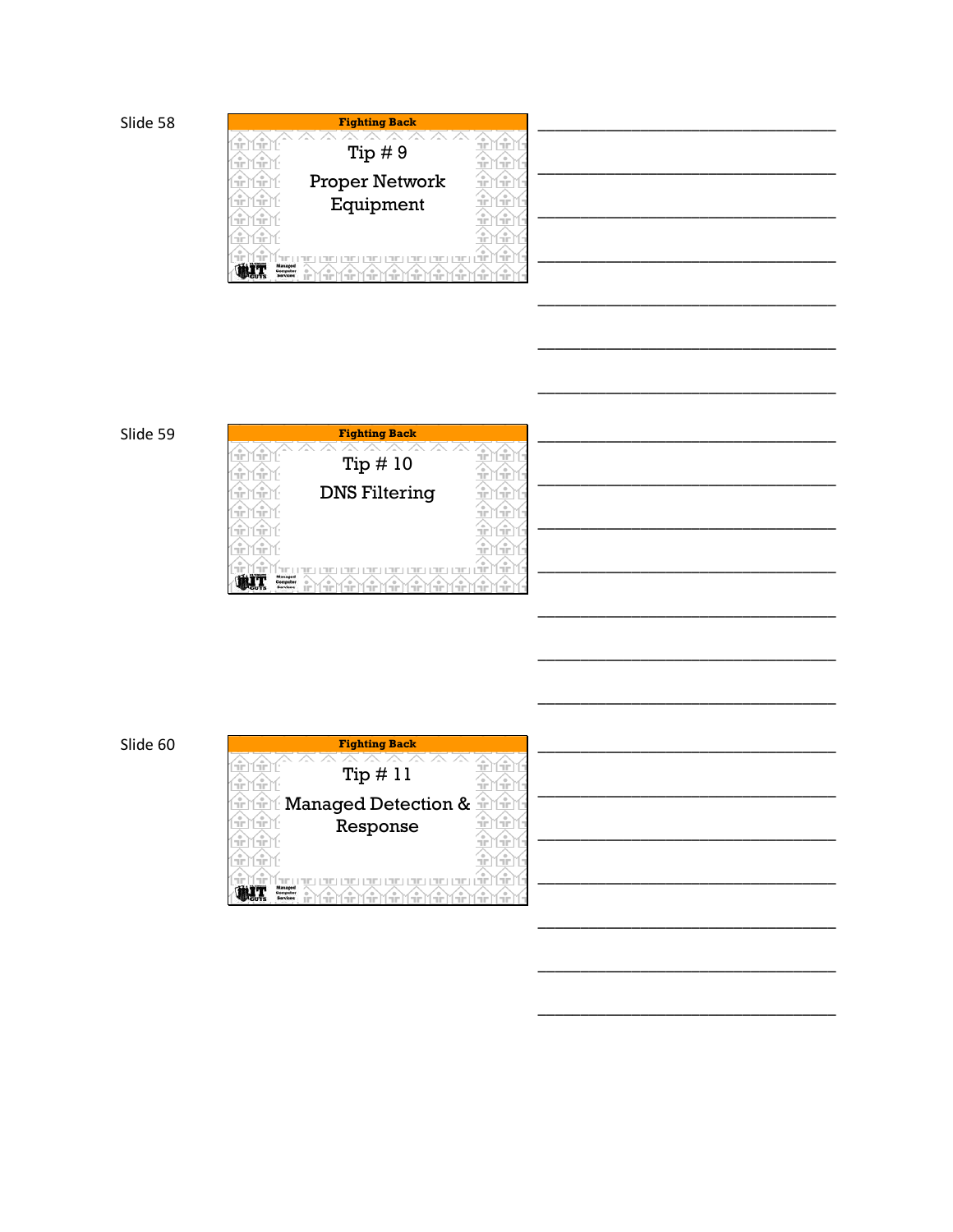|                                                       | <b>Fighting Back</b>   |                                       |
|-------------------------------------------------------|------------------------|---------------------------------------|
|                                                       |                        | $\circ$                               |
| <b>STOP</b><br>TГ                                     | Tip $\#$ 12            | <b>STOP</b><br>l vie                  |
| ÷<br>GF.                                              |                        | <b>SEP</b><br>۰<br>TIP.<br>           |
| ÷<br>۰<br>TГ                                          | Vulnerability          | $\circ$<br>$\circ$<br>пm<br>l tir     |
| ÷<br>÷                                                | Management             | Œ<br><b>STOP</b>                      |
| <b>STOP</b><br>TГ                                     |                        | ۰<br>۰<br>TIP.<br><b>Links</b>        |
| <b>STEP</b><br>п'n                                    |                        | $\triangleq$<br>ПP.<br><b>I HOTEL</b> |
| n San                                                 | (. <u>-</u> m.-<br>FF) | Æ<br>GF.<br>$(1 - 1)^{1/2}$           |
| Managed<br><b><i><u>Demovitor</u></i></b><br>iarcicae | Ч'n                    | $-$                                   |

## Slide 62



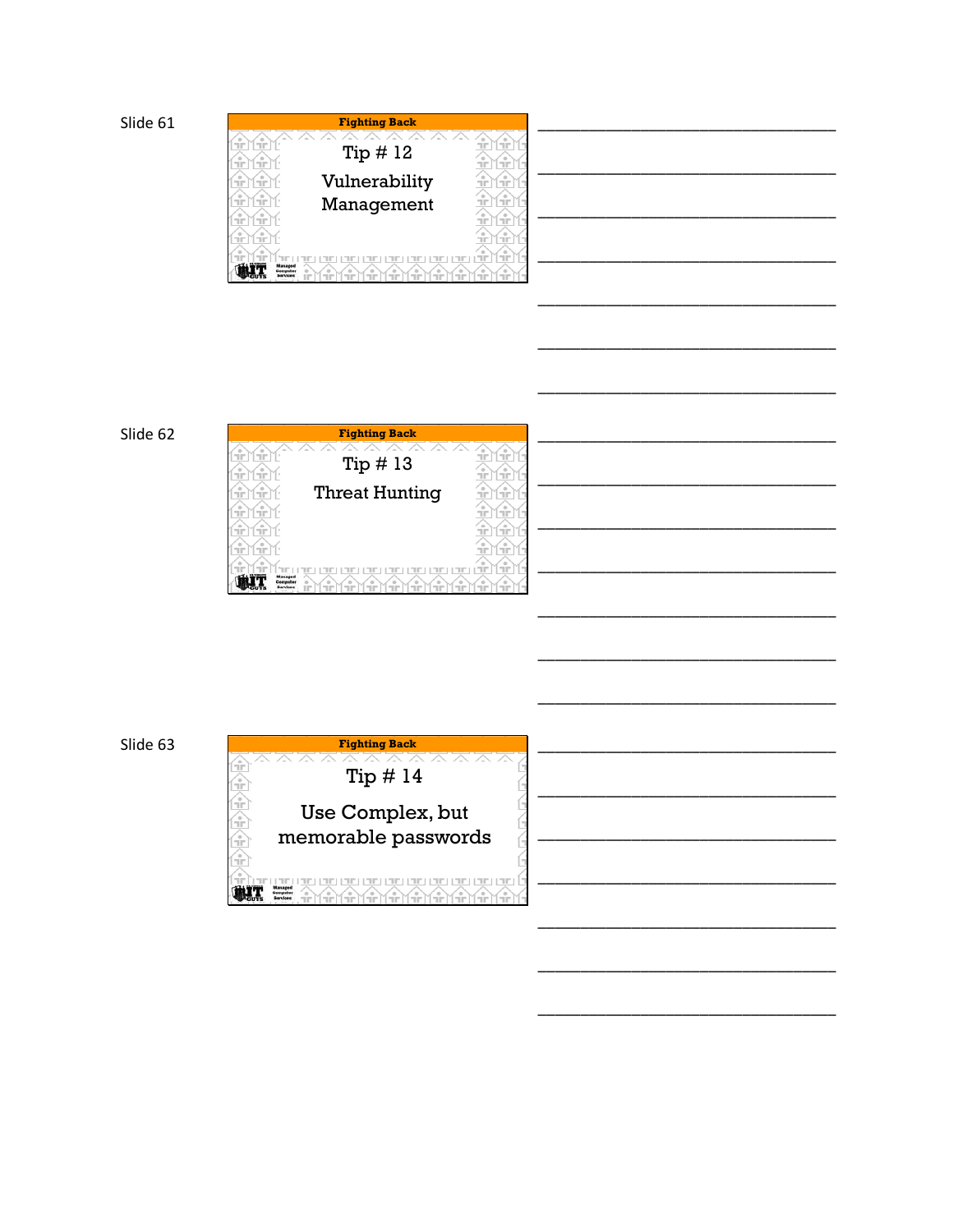





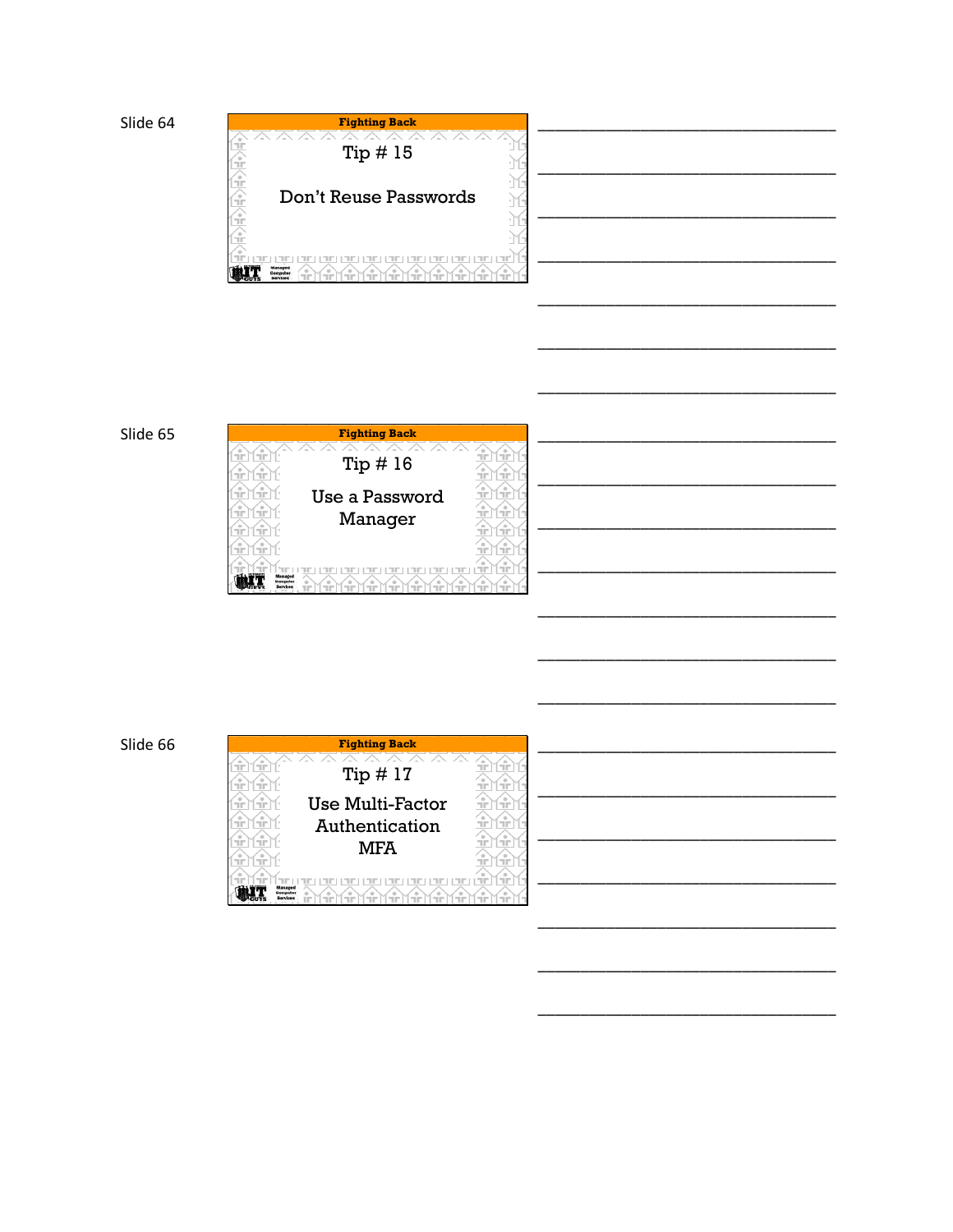| <b>Fighting Back</b>                               |  |
|----------------------------------------------------|--|
| -<br>۰                                             |  |
| Tip $\#$ 18                                        |  |
| п'n<br>п'n<br><b>COLLECT</b>                       |  |
| Use Email Encryption<br>÷<br>÷<br>÷                |  |
| For sending sensitive<br>2<br><b>COLOR</b>         |  |
| information<br>--<br><b>STOP</b><br><b>COLLECT</b> |  |
| <b>STOP</b><br>$-1$                                |  |
| --<br><b>COLLECT</b><br>$-$                        |  |
| Managed<br>$- -$                                   |  |

### Slide 68



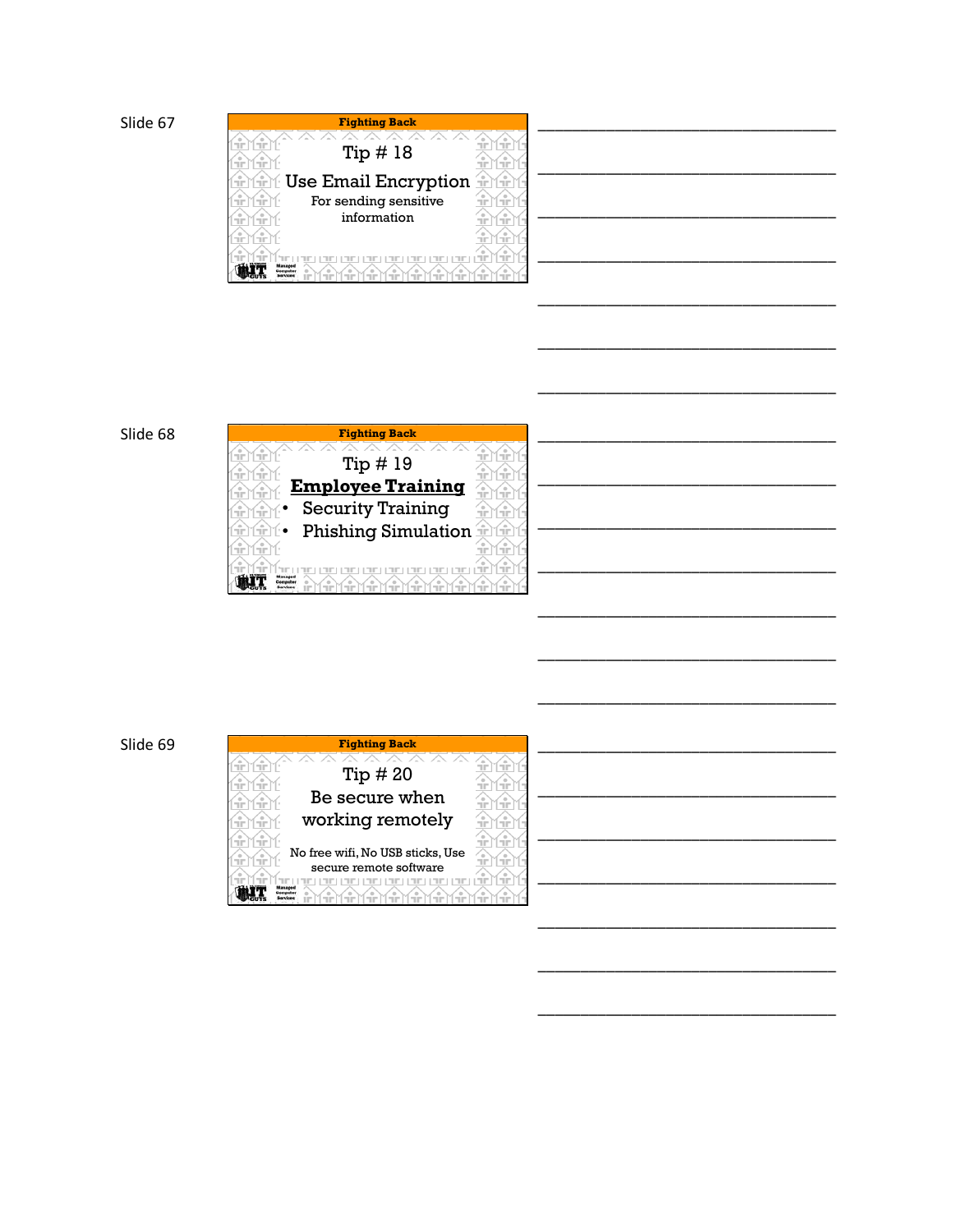





Mirn

\_\_\_\_\_\_\_\_\_\_\_\_\_\_\_\_\_\_\_\_\_\_\_\_\_\_\_\_\_\_\_\_\_\_\_

\_\_\_\_\_\_\_\_\_\_\_\_\_\_\_\_\_\_\_\_\_\_\_\_\_\_\_\_\_\_\_\_\_\_\_

\_\_\_\_\_\_\_\_\_\_\_\_\_\_\_\_\_\_\_\_\_\_\_\_\_\_\_\_\_\_\_\_\_\_\_

\_\_\_\_\_\_\_\_\_\_\_\_\_\_\_\_\_\_\_\_\_\_\_\_\_\_\_\_\_\_\_\_\_\_\_

\_\_\_\_\_\_\_\_\_\_\_\_\_\_\_\_\_\_\_\_\_\_\_\_\_\_\_\_\_\_\_\_\_\_\_

\_\_\_\_\_\_\_\_\_\_\_\_\_\_\_\_\_\_\_\_\_\_\_\_\_\_\_\_\_\_\_\_\_\_\_

\_\_\_\_\_\_\_\_\_\_\_\_\_\_\_\_\_\_\_\_\_\_\_\_\_\_\_\_\_\_\_\_\_\_\_

\_\_\_\_\_\_\_\_\_\_\_\_\_\_\_\_\_\_\_\_\_\_\_\_\_\_\_\_\_\_\_\_\_\_\_

\_\_\_\_\_\_\_\_\_\_\_\_\_\_\_\_\_\_\_\_\_\_\_\_\_\_\_\_\_\_\_\_\_\_\_

\_\_\_\_\_\_\_\_\_\_\_\_\_\_\_\_\_\_\_\_\_\_\_\_\_\_\_\_\_\_\_\_\_\_\_

Slide 71

<u>में प्रमूक्त</u> <u>में) में ए</u> <u>में प्रमुप</u>  $\mathbf{\hat{p}}$ 

irlirN

ர்∏ப்ப

Thisk you ca